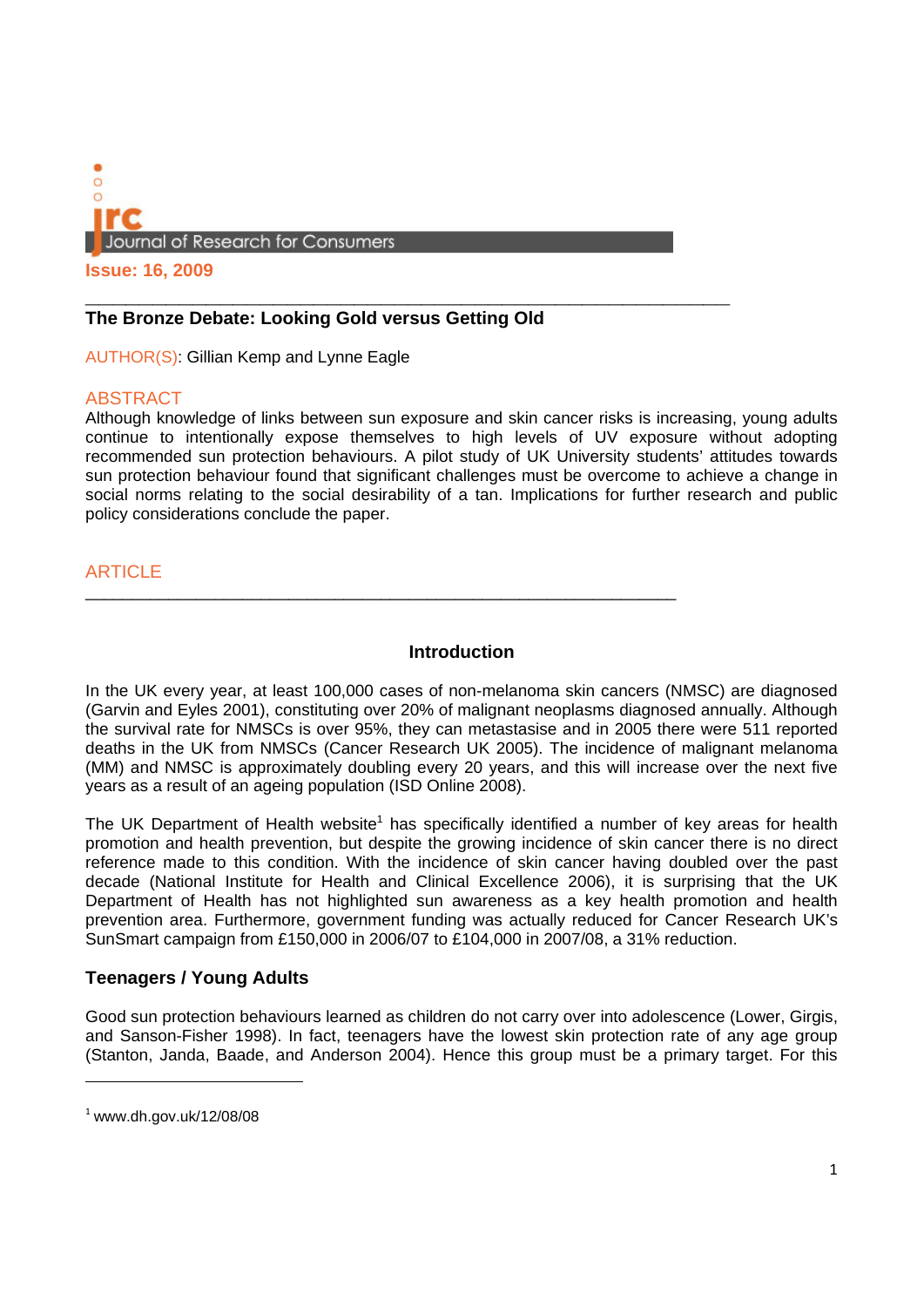group, knowledge of the potential dangers of excessive sun exposure in the form of sunbathing or sunbed use does not generally result in sun protection-related behaviours. In spite of evidence that those under the age of 30 who regularly use artificial tanning devices such as sunbeds have an almost eight-fold increased risk of developing malignant melanoma and an increased chance of developing eye problems such as cataracts (Hillhouse, Adler, Drinnon, and Turrisi 1997), based on their behaviours, young people appear to believe that the results outweigh the potential risks.

The perception is that a tan is 'sexy' presumably increases perceived attractiveness and raises adolescents' sense of self esteem. There are several dangerous attitudes prevalent within this group, particularly that it is 'worth' getting sunburnt in order to get a tan and that less protection is needed as a tan progresses. Adolescents are also prone to optimism bias, believing that they are personally at less risk of ill-health than the general population (Harris, Middleton, and Joiner 2000). In addition, young women have a higher knowledge of skin cancer than do their male counterparts, but are also more likely to sunbathe and to use sunbeds (Abroms, Jorgensen, Southwell, Geller, and Emmons 2003). Conversely, young males see sunscreen as cosmetic and not masculine, leading to a reluctance to apply it when with their peers (Jones, Harris, and Chrispin 2000).

## **Sunbeds**

There is a large body of literature stressing concerns regarding the use of sunbeds and the lack of effective industry legislation, coupled with an acknowledgement of a lack of awareness among sunbed users of the dangers of excessive use. However, even when some knowledge is gained, evidence from both the USA and Europe indicates that behaviour, particularly among a key user group of adolescents, does not change. The International Agency for Research on Cancer (IARC 2006) concluded that there is convincing evidence to support a causal relationship between sunbed use and skin cancer, particularly with exposure before the age of 35 years.

The 2012 Skin Cancer Vision (SCV) (DOH 2007) recognised that despite recent data that show an association between sunbed use and occurrences of MM and NMSC, sunbed use is likely to increase, especially amongst teenagers and young adults. Although the SCV report does not represent UK Government policy, it does provide insight into the proposed development of skin cancer services up to 2012. The report proposed that sunbed use be regulated in terms of restricting use by under-18s, phasing out unsupervised coin operated facilities, providing clear information about hazards and also phasing out sunbed use on local authority premises. The Sunbed Association (www.sunbedassociation.org.uk) supports a ban on under 16s but not under 18s, arguing that there is no proven link between skin cancer and sunbed use. This is despite the fact that it has been estimated that sunbeds cause 100 deaths from melanomas every year in the UK (Diffey 2003). Despite growing awareness of the dangers of sunbeds many men and women continue to use sunbeds regularly. The term '*tanorexic'* is being used in relation to people who obsessively tan and may have an addiction to the UV rays of tanning beds, even experiencing a 'high', much like a drug addiction (Lazovoch and Forester 2005).

As long as the psychological association between having a tan and appearance continues to be reinforced in the promotional materials used by tanning salons, the use of sunbeds is likely to continue to increase, especially amongst teenagers and young adults. In Australia at least, the portrayal of models in magazines contradicts public health messages regarding sun protection behaviour (Dixon, Dobbinson, Wakefield, Jamsen, and McLeod 2007), and in the USA, television programmes glamorising tanning salons, including featuring celebrities who have used sunbeds, have been heavily criticised for failure to include any warnings regarding potential negative effects (Poorsattar and Hornung 2008).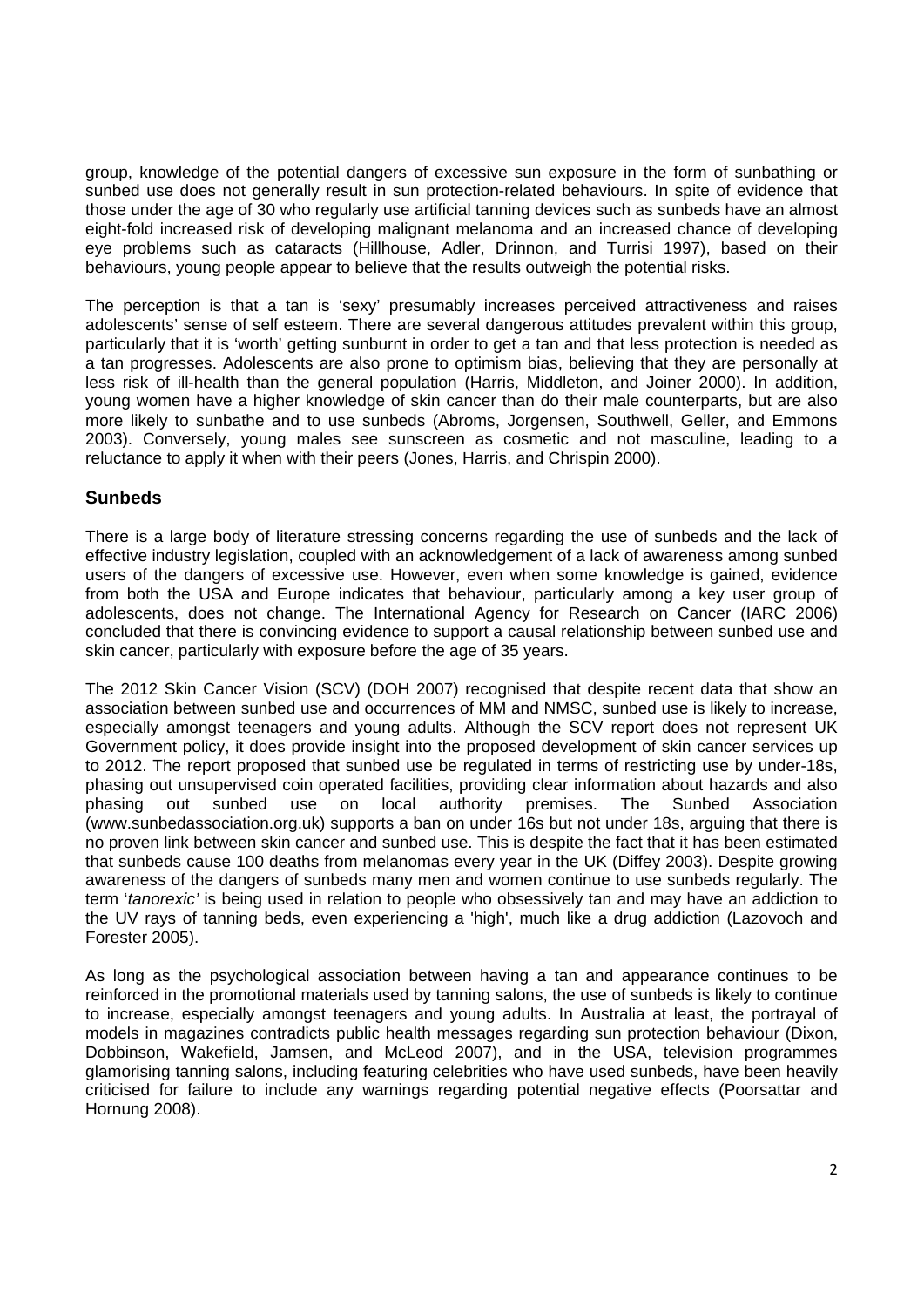#### **Method**

This study was undertaken using a convenience sample of first year undergraduate business studies students in order to illustrate the attitudes, beliefs and behaviours of one specific segment of the target population. The reason for using a sample of university students is that adolescents have the lowest reported skin cancer protection rates of all age groups (Stanton et al. 2004). The point at which adolescents leave home reflects a marked lessening of parental influence regarding sun exposure, coupled with increased time spent in the sun. University students appear to have the highest unprotected exposure levels among adolescent groups (Baranowski et al. 1997).

The study used a four page questionnaire that included open-ended questions that was administered to students in class during April 2008. A total of 205 useable questionnaires was obtained. While they cannot be taken as being generalisable to all young adults, or even all university undergraduates, the results provide a useful indicator of some of the attitudes and behaviours that are likely to be prevalent among this group. The questions covered a range of topics relating to past sun protection behaviours and future intentions; knowledge, attitudes and beliefs regarding sun protection and skin cancer detection strategies; perceived norms and influences; information sources and preferences; and a critique of existing sun protection/skin cancer prevention and detection material.

#### **Results**

The profile of the sample was 48% male  $(n=90)$  and 52%  $(n=100)$  female, with 15 not stating their gender. Ages ranged between 19 and 28 years, with 70% between 19 and 21 years of age. White respondents constituted 80% of the sample and Asian, Black and other ethnicities each represented approximately 5%. While the number of students from coloured backgrounds is relatively small, it is interesting to note that several of these students accurately indicated that, because of their darker skin pigmentation, the issue of sunbathing was not salient to them and subsequently skin cancer was not a risk factor for their respective groups. In terms of melanoma awareness, only 55% indicated they had heard of melanoma; 44% identified it as a form of skin cancer. Respondents were aware that they had a chance of getting skin cancer and that a suntan would not protect them against skin cancer. No differences were found between males and females on this item.

Overall the respondents tended to value acquiring a suntan: 78% of females and 74% of males got a suntan (skin colour changed) the previous summer, with 65% of females and 59% of males deliberately sunbathing. Seventy-six percent of females and 66% of males intended to try to get a suntan in the coming summer. Males showed somewhat riskier behaviour, with 40% never staying inside during the middle of the day as a sun exposure reduction strategy compared to 29% of females; similar behaviour was evident in relation to seeking shade during the middle of the day.

Males were also less likely to frequently apply sunscreen, with only 40% of males applying sunscreen sometimes compared to 53% of females, and 28% of males reapplying sunscreen after swimming compared to 71% of females. Similarly, 28% of males compared to 71% of females indicated they wore some form of hat to prevent sunburn; however, only 3% of females and 1% of males always wore a hat outside. Almost all females indicated they wore sunglasses if outdoors for more than 30 minutes; only 77% of men did so. Further, while two-thirds of women wear lip protection if outside for more than 30 minutes, only a quarter of males do so (all these behaviours show statistically significant differences). The increasing significance of body image for men is reflected in the study findings, with 70% of males and 74% of females agreeing that a suntan makes them feel more attractive to others and therefore they feel better about themselves.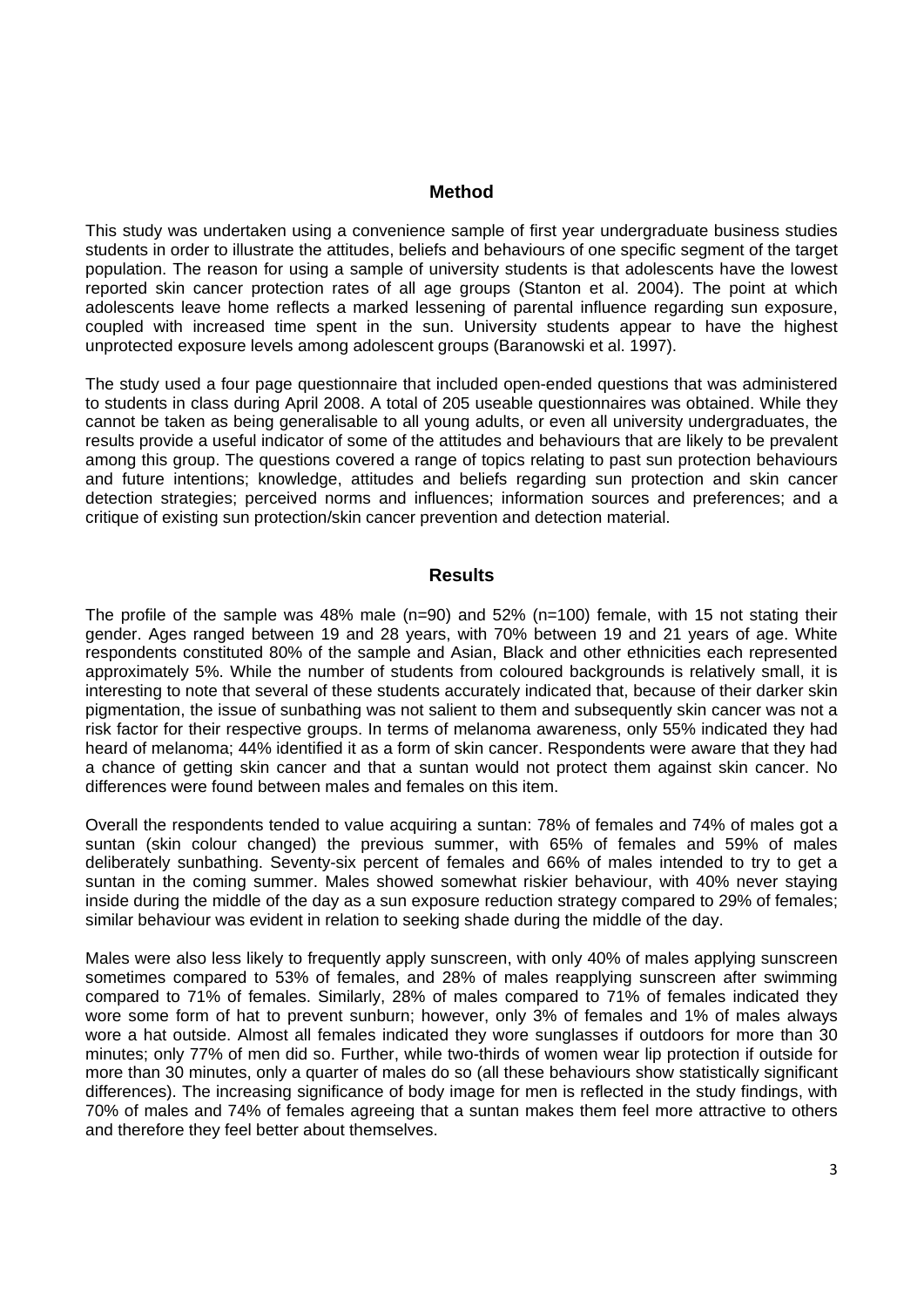In attempting to acquire a suntan, the present study found that behaviour differs between the genders, with 46% of females using oils and lotions to help develop a suntan compared to 32% of males. Almost 80% of the females reported using fake tanning lotion compared to 60% of males. There was little difference in the use of sunbeds, with 52% of males and 48% of females having used sunbeds at least once in the last twelve months.

#### **Discussion**

The results demonstrate that respondents associate sun exposure with health concerns. Although only 55% of respondents indicated they had heard of melanoma, a majority of respondents did recognise that they had a chance of getting skin cancer and that a suntan would not protect them against this outcome. This suggests that the general perception of adolescents that they are at less risk of illhealth than the general population does not appear to hold true for beliefs relating to skin cancer. The respondents were aware of the possible consequences of their behaviours, but despite this level of knowledge 78% reported that they had actively sought to achieve a suntan in 2007. The failure of people to change their risky behaviour even when faced with knowledge of the associated risks has been reported in previous studies and is further supported by these findings.

The results show that there is a tendency towards agreement amongst respondents that having a suntan makes them feel more attractive and that they feel better about themselves with a tan than without. This suggests that where a person's self esteem is involved there is the potential for them to discount or disregard the advice or recommended behaviour in favour of the activity that boosts self esteem. These results highlight the problems with basing intervention strategies purely on rational arguments.

Changing social perceptions of the acceptability of tanning has proven difficult and will require considerable resources to be invested over time. The emphasis of any immediate interventions should therefore be on obtaining a tan safely. This segment is not likely to respond to rational information processing-based interventions, such as those focussing on the risk of developing skin cancer. Rather, they are more likely to respond positively to interventions with an emotion-driven basis (Elliott 1998). They are most likely to respond to appearance-based appeals, including indicators of premature ageing and wrinkling. An intervention that achieved considerable success in Southern California involved the use of UV photography/photo-ageing to illustrate the extent of existing skin damage; this intervention achieved changes in perceptions regarding sun protection and had immediate results in terms of the use of sun protection (Mahler et al. 2006). Similarly, appearancebased interventions, which show the potential damage that, can be caused to the skin and the ongoing consequences of sunbed usage have been shown to reduce the use of sunbeds by up to 50% (Hillhouse and Turisi 2002).

In light of these findings, perhaps the message needs to be 'don't burn' rather than 'don't tan', as having a tan for this age group appears to be a positive attribute. If the message is to be 'don't burn', then there is a need to clarify for people the term 'sunburnt'. Within the study the incidence of reported sunburn that resulted in the skin getting went red, sore and blistered was less than 9%. This suggests that young people are aware that such a degree of sunburn is not good for their skin. However, 50% did report that their skin had gone red or pink after being in the sun.

To conclude, the study results were not unexpected. There were statistical differences in using sun tan oils, lotions and fake tan, with females more likely to use these products than males. Females were also twice as likely as males to have gotten sunburnt at least once the previous summer, reflecting the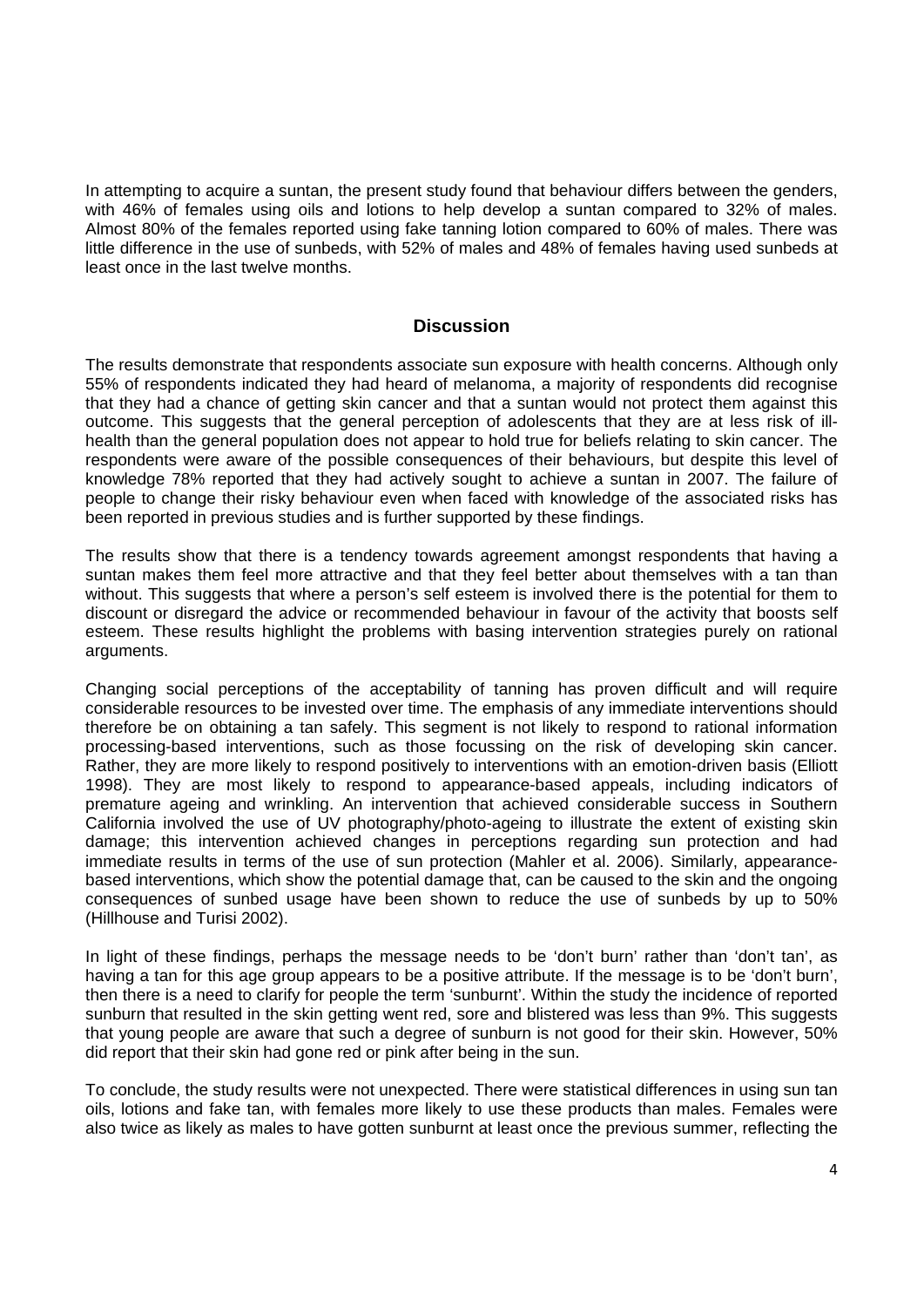fact that malignant melanoma is twice as common in young women as in young men (Office for National Statistics 2006). However, there was little difference in the use of sunbeds between males and females. Sun protection messages compete with a wide variety of other health messages in the UK, and we need to be clear about its relative priority versus other risky behaviours. We then need to be realistic about the priority of all these messages in the lives of our citizens.

#### **References**

- Abroms, Lorien, Cynthia M. Jorgensen, B. G. Southwell, A. C. Geller, and K. M. Emmons (2003), "Gender Differences in Young Adults' Beliefs about Sunscreen Use," *Health Education Behaviour,* 30 (1), 29-43.
- Baranowski, Tom, Lillian S. Lin, David W. Wetter, Ken Resnicow, and Marsha D. Hearn (1997), "Theory as Mediating Variables: Why aren't Community Interventions Working as Desired?" *Annals of Epidemiology*, 7 (7), S89-S95.
- Diffey, B. A. (2003), "Quantitative Estimate of Melanoma Mortality from Ultraviolet A Sunbed Use in the UK," *British Journal of Dermatology,* 149, 578-581
- Dixon, Helen, Suzanne Dobbinson, Melanie Wakefiled, Kris Jamsen, and Kim McLeod (2007), "Portrayal of Tanning, Clothing Fashion and Shade use in Australian Women's Magazines 1987 – 2005," *Health Education Research,* 23, 791 – 802.
- Elliott, Richard (1998), "A Model of Emotion--Driven Choice," *Journal of Marketing Management,* 14  $(1/3)$ , 95 - 108.
- Garvin, Theresa and John Eyles (2001), "Public Health Responses for Skin Cancer Prevention: The Policy Framing of Sun Safety in Australia, Canada and England," *Social Science & Medicine,*  53 (9), 1175 - 1189.
- Harris, Peter, Wendy Middleton, and Richard Joiner (2000), "The Typical Student as an In-group Member: Eliminating Optimistic Bias by Reducing Social Distance," *European Journal of Social Psychology,* 30 (2), 235-253.
- Hillhouse, Joel J. and Rob Turrisi (2002), "Examination of the Efficacy of an Appearance-Focused Intervention to Reduce UV Exposure," *Journal of Behavioural Medicine,* 25 (4), 395-409.
- Hillhouse, Joel J., Christine M. Adler, Joy Drinnon, and Rob Turrisi (1997), "Application of Azjen's Theory of Planned Behavior to Predict Sunbathing, Tanning Salon Use, and Sunscreen Use Intentions and Behaviors," *Journal of Behavioural Medicine,* 20 (4), 365-378.
- International Agency for Research on Cancer Working Group on artificial ultraviolet (UV) light and skin cancer (2006), "The Association of Use of Sunbeds with Cutaneous Malignant Melanoma and other Skin Cancers: A Systematic Review," *European Journal of Cancer,* 40 (16), 2355-2366.
- ISD Online (2008), Cancer Incidence and Mortality Data. Available at http://info.cancerresearchuk.org/cancerstats/types/breast/screening/history/.
- Jones, Fiona, Peter Harris, and C. Chrispin (2000), "Catching the Sun: An Investigation of Sun-Exposure and Skin Protective Behaviour," *Psychology, Health & Medicine,* 5 (2), 131 - 141.
- Lazovich, D., and J. Forester (2005), "Indoor Tanning by Adolescents: Prevalence, Practices and Policies," *European Journal of Cancer,* 41 (1), 20 -27.
- Lower, Tony, Afaf Girgis, and Rob Sanson-Fisher (1998), "The Prevalence and Predictors of Solar Protection Use among Adolescents," *Preventive Medicine,* 27 (3), 391-399.
- Mahler, Heike I. M., James A. Kulik, Meg Gerrard, and Frederick X. Gibbons (2006), "Effects of Two Appearance-Based Interventions on the Sun Protection Behaviours of Southern California Beach Patrons," *Basic & Applied Social Psychology,* 28 (3), 263-272.
- Office for National Statistics (2006), *Mortality Statistics: Cause, England and Wales 2005 London TSO 2006*. Available www.statistics.gov.uk/statbase/Product.asp?vlnk=618.
- Poorsatter, Solmaz P. and Robin L. Hornung (2008), "Television Turning more Teens towards Tanning," *Journal of the American Academy of Dermatology,* 58 (1), 171-172